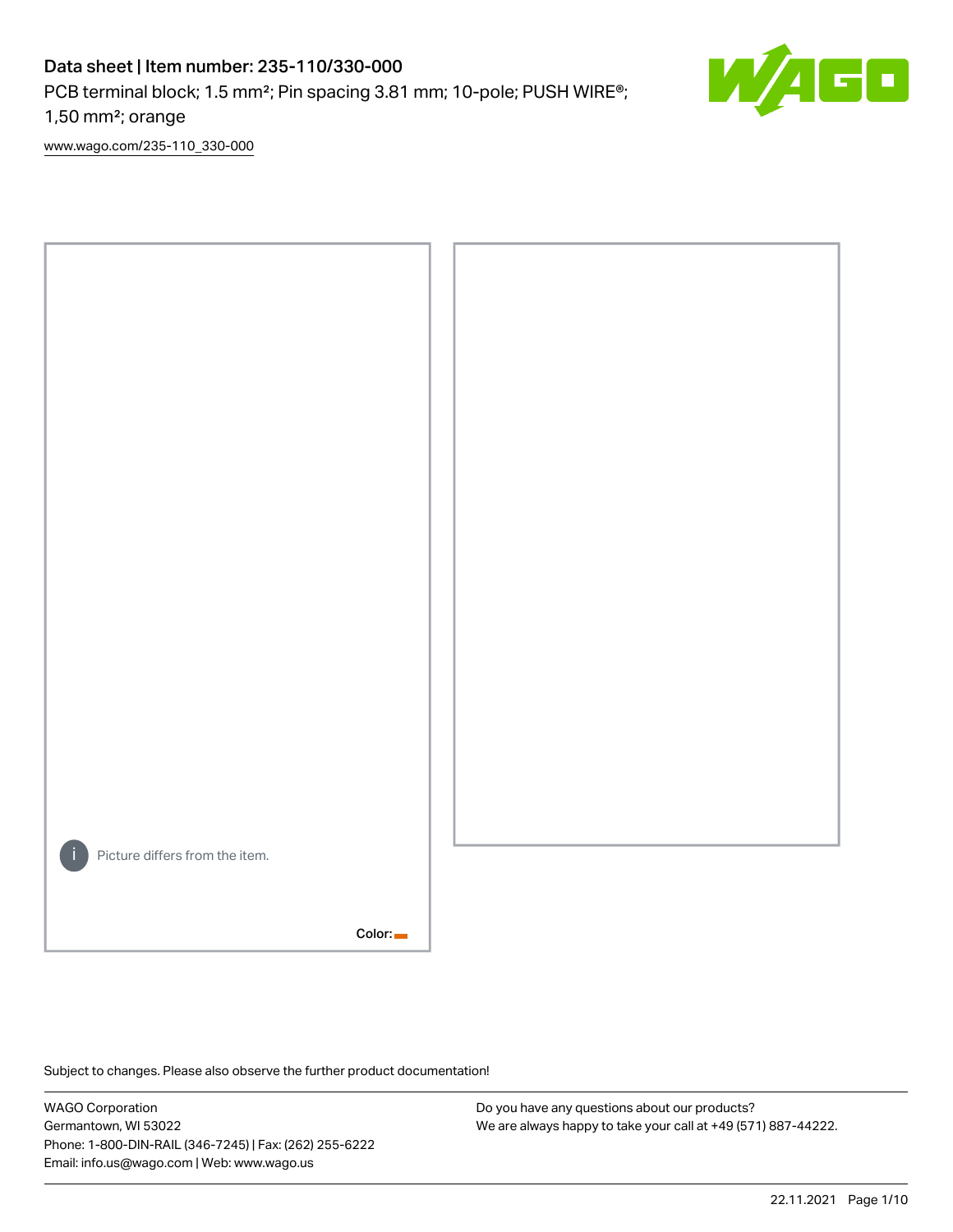

Dimensions in mm

 $L =$  (pole no. x pin spacing) + 1.5 mm

#### Item description

- $\blacksquare$  Low-profile terminal strips with screwdriver-actuated PUSH WIRE<sup>®</sup> termination
- **Push-in termination of solid conductors**
- $\blacksquare$ Double solder pins for high mechanical stability
- П Conductor removal via screwdriver (2.5 mm blade width)

Subject to changes. Please also observe the further product documentation!

WAGO Corporation Germantown, WI 53022 Phone: 1-800-DIN-RAIL (346-7245) | Fax: (262) 255-6222 Email: info.us@wago.com | Web: www.wago.us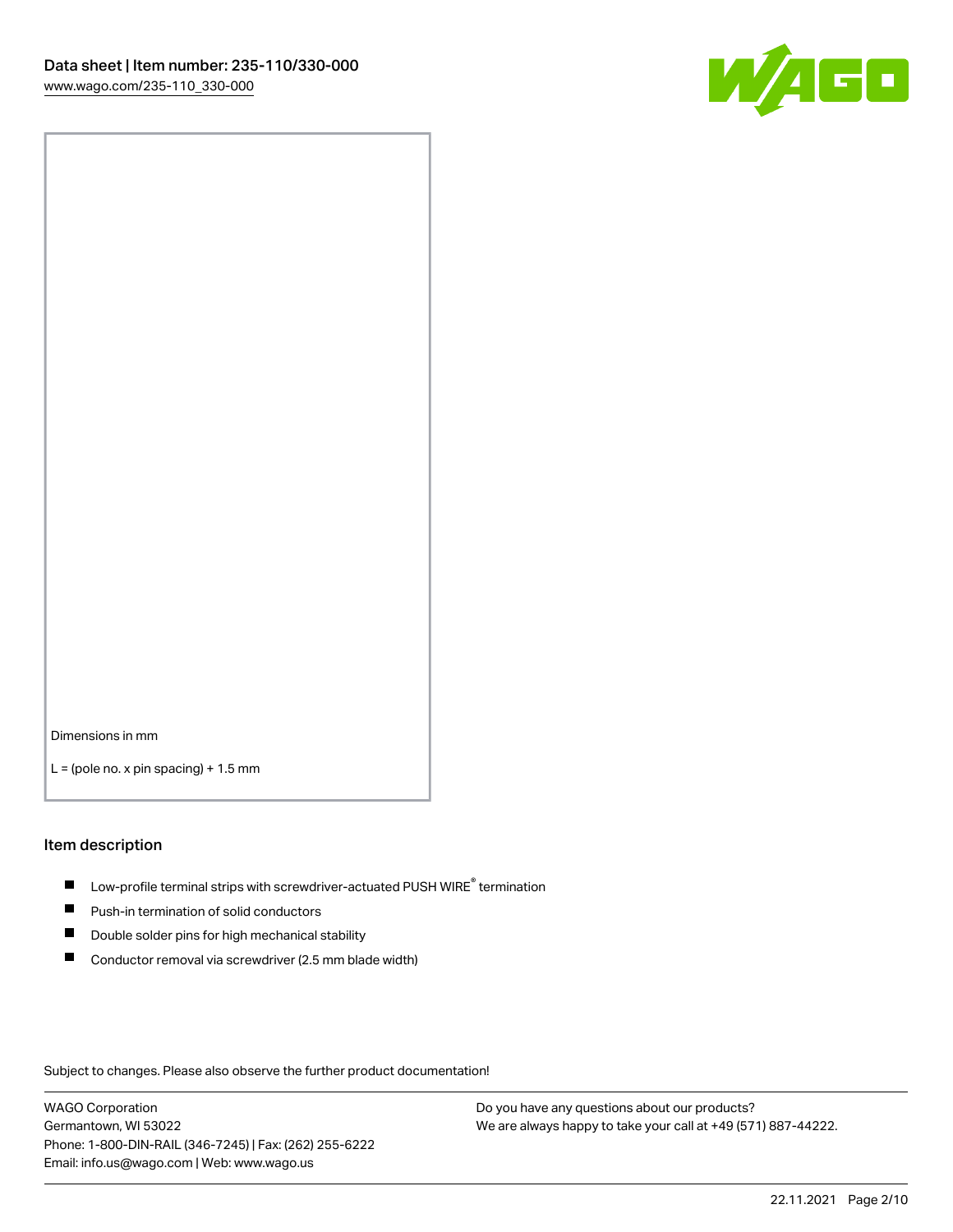

# Data Notes

| Variants: | Other pole numbers                                               |
|-----------|------------------------------------------------------------------|
|           | Other colors                                                     |
|           | Mixed-color PCB connector strips                                 |
|           | Direct marking                                                   |
|           | Other versions (or variants) can be requested from WAGO Sales or |
|           | configured at https://configurator.wago.com/                     |

# Electrical data

# IEC Approvals

| Ratings per                 | IEC/EN 60664-1                                                        |
|-----------------------------|-----------------------------------------------------------------------|
| Rated voltage (III / 3)     | 200 V                                                                 |
| Rated surge voltage (III/3) | 4 <sub>k</sub> V                                                      |
| Rated voltage (III/2)       | 320 V                                                                 |
| Rated surge voltage (III/2) | 4 <sub>k</sub> V                                                      |
| Nominal voltage (II/2)      | 500 V                                                                 |
| Rated surge voltage (II/2)  | 4 <sub>k</sub> V                                                      |
| Rated current               | 17.5A                                                                 |
| Legend (ratings)            | $(III / 2)$ $\triangle$ Overvoltage category III / Pollution degree 2 |

# UL Approvals

| Approvals per                  | UL 1059 |
|--------------------------------|---------|
| Rated voltage UL (Use Group B) | 300 V   |
| Rated current UL (Use Group B) | 10 A    |
| Rated voltage UL (Use Group D) | 300 V   |
| Rated current UL (Use Group D) | 10 A    |

## CSA Approvals

| Rated voltage CSA (Use Group B) | 300 V |
|---------------------------------|-------|
| Rated current CSA (Use Group B) |       |

## Connection data

| Total number of connection points |  |
|-----------------------------------|--|
| Total number of potentials        |  |

Subject to changes. Please also observe the further product documentation!

| <b>WAGO Corporation</b>                                | Do you have any questions about our products?                 |
|--------------------------------------------------------|---------------------------------------------------------------|
| Germantown, WI 53022                                   | We are always happy to take your call at +49 (571) 887-44222. |
| Phone: 1-800-DIN-RAIL (346-7245)   Fax: (262) 255-6222 |                                                               |
| Email: info.us@wago.com   Web: www.wago.us             |                                                               |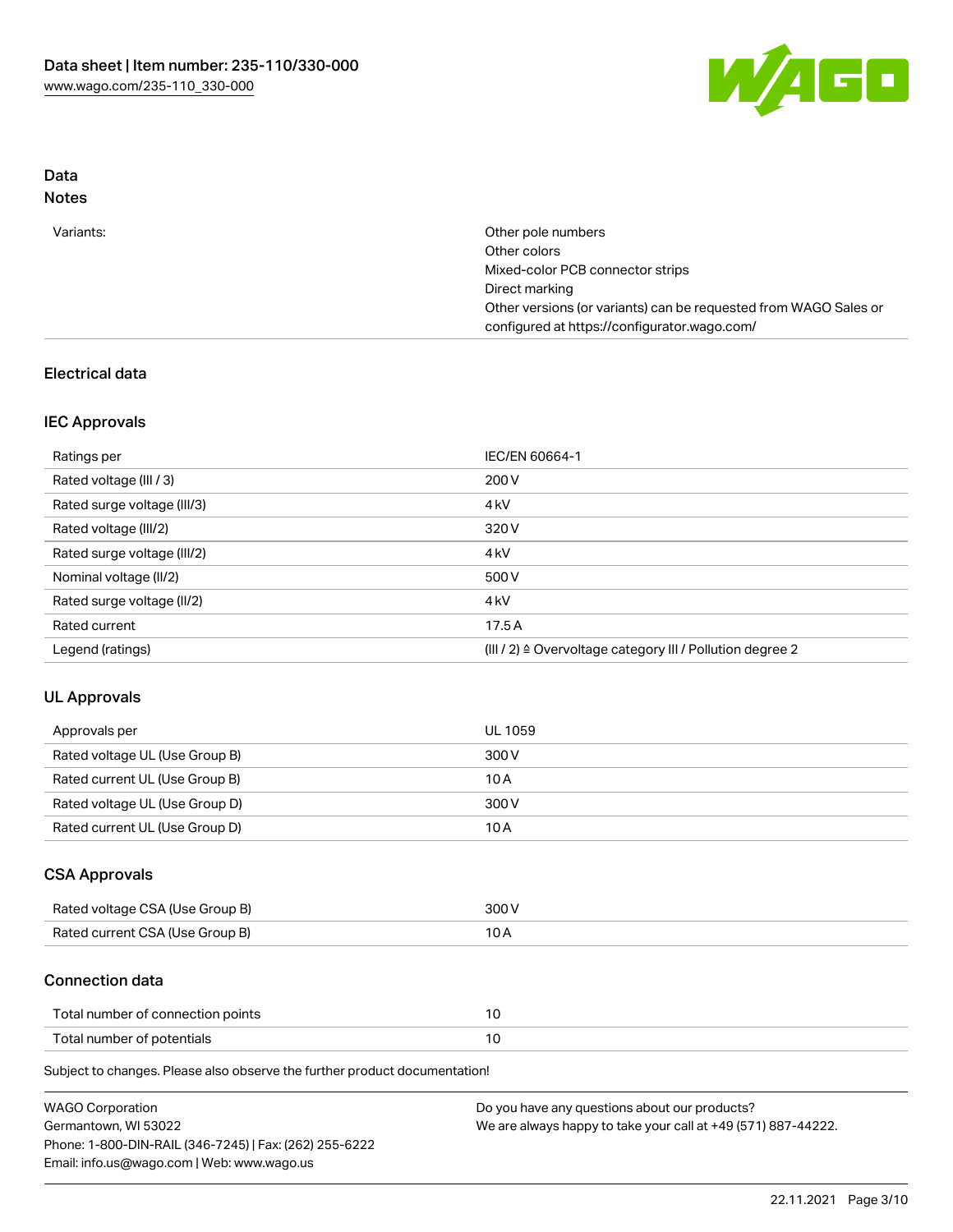

| Number of connection types |  |
|----------------------------|--|
| Number of levels           |  |

## Connection 1

#### Connection technology PUSH WIRE®

| ັ                                                 | PUSH WIRE                             |
|---------------------------------------------------|---------------------------------------|
| Actuation type                                    | Operating tool                        |
| Solid conductor                                   | $0.51.5$ mm <sup>2</sup> / 20  16 AWG |
| Fine-stranded conductor; with insulated ferrule   | $0.250.75$ mm <sup>2</sup>            |
| Fine-stranded conductor; with uninsulated ferrule | $0.250.75$ mm <sup>2</sup>            |
| Strip length                                      | $910$ mm $/0.350.39$ inch             |
| Conductor connection direction to PCB             | 0°                                    |
| Number of poles                                   | 10                                    |
|                                                   |                                       |

# Physical data

| Pin spacing                          | 3.81 mm / 0.15 inch  |
|--------------------------------------|----------------------|
| Width                                | 39.6 mm / 1.559 inch |
| Height                               | 12.8 mm / 0.504 inch |
| Height from the surface              | 9.2 mm / 0.362 inch  |
| Depth                                | 12.5 mm / 0.492 inch |
| Solder pin length                    | 3.6 <sub>mm</sub>    |
| Solder pin dimensions                | $0.8 \times 0.4$ mm  |
| Drilled hole diameter with tolerance | $1^{(+0.1)}$ mm      |

# PCB contact

| PCB Contact                         | тнт                                      |
|-------------------------------------|------------------------------------------|
| Solder pin arrangement              | over the entire terminal strip (in-line) |
| Number of solder pins per potential |                                          |

# Material data

| Color                       | orange                                  |
|-----------------------------|-----------------------------------------|
| Material group              |                                         |
| Insulation material         | Polyamide (PA66)                        |
| Flammability class per UL94 | V <sub>0</sub>                          |
| Clamping spring material    | Chrome nickel spring steel (CrNi)       |
| Contact material            | Electrolytic copper ( $E_{\text{Cl}}$ ) |

Subject to changes. Please also observe the further product documentation!

| <b>WAGO Corporation</b>                                | Do you have any questions about our products?                 |
|--------------------------------------------------------|---------------------------------------------------------------|
| Germantown, WI 53022                                   | We are always happy to take your call at +49 (571) 887-44222. |
| Phone: 1-800-DIN-RAIL (346-7245)   Fax: (262) 255-6222 |                                                               |
| Email: info.us@wago.com   Web: www.wago.us             |                                                               |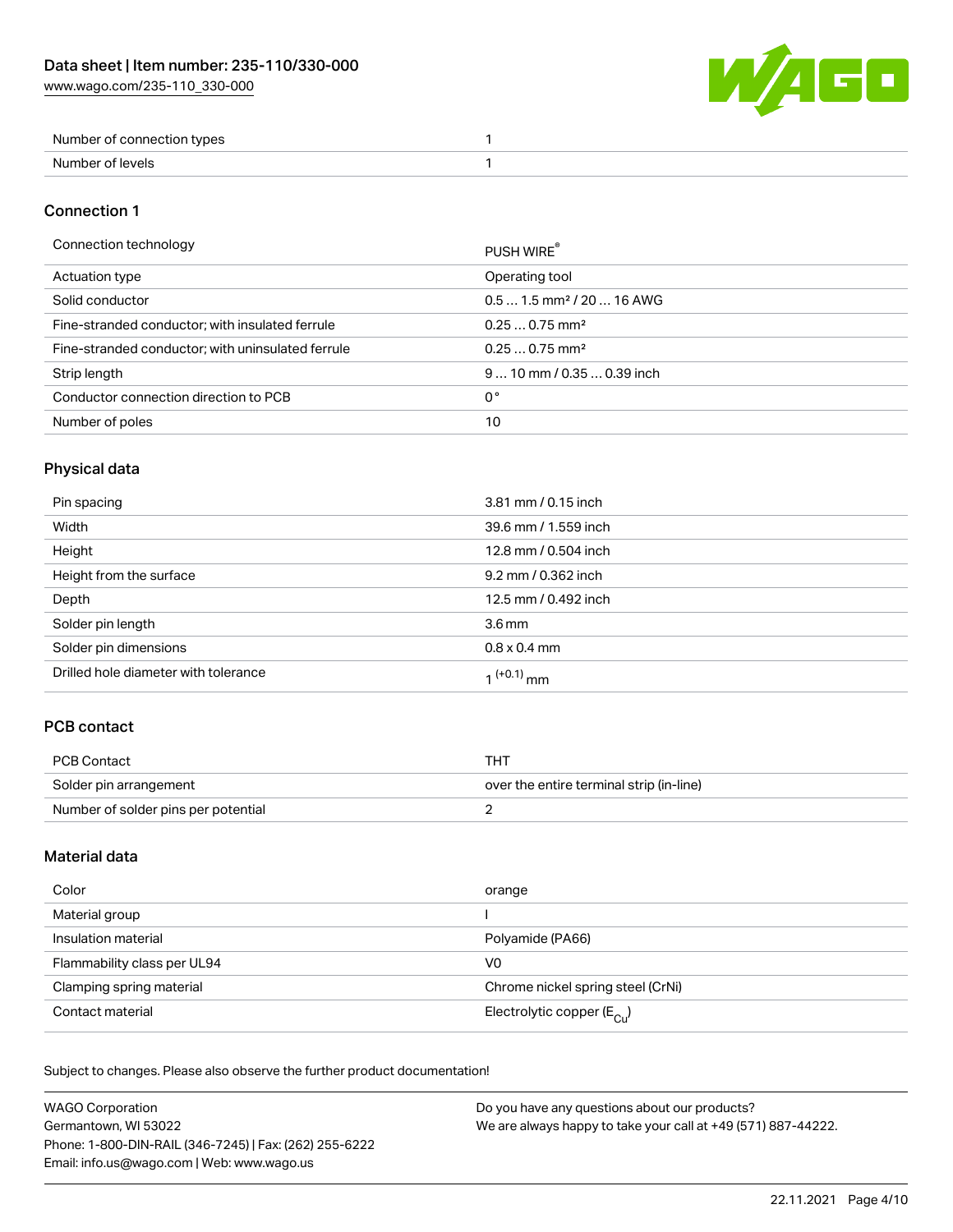[www.wago.com/235-110\\_330-000](http://www.wago.com/235-110_330-000)



| Contact plating | tin-plated       |
|-----------------|------------------|
| Fire load       | 0.084 MJ         |
| Weight          | 5.3 <sub>g</sub> |

#### Environmental requirements

Limit temperature range  $-60...+105$  °C

# Commercial data

| Product Group         | 4 (Printed Circuit) |
|-----------------------|---------------------|
| PU (SPU)              | 120 (40) Stück      |
| Packaging type        | box                 |
| Country of origin     | <b>CH</b>           |
| <b>GTIN</b>           | 4044918828963       |
| Customs tariff number | 8536904000          |

## Approvals / Certificates

## Country specific Approvals

| Logo | Approval                                            | <b>Additional Approval Text</b> | Certificate<br>name   |
|------|-----------------------------------------------------|---------------------------------|-----------------------|
|      | <b>CCA</b><br>DEKRA Certification B.V.              | EN 60947                        | NTR NL-<br>7144       |
| KEMA | <b>CCA</b><br>DEKRA Certification B.V.              | EN 60947                        | 2149549.02            |
|      | <b>CCA</b><br>DEKRA Certification B.V.              | EN 60998                        | <b>NTR NL</b><br>6919 |
|      | <b>CCA</b><br>DEKRA Certification B.V.              | EN 60947-7-4                    | NTR NL-<br>7774       |
|      | <b>VDE</b><br>VDE Prüf- und Zertifizierungsinstitut | EN 60947                        | 40029328              |

Subject to changes. Please also observe the further product documentation!

WAGO Corporation Germantown, WI 53022 Phone: 1-800-DIN-RAIL (346-7245) | Fax: (262) 255-6222 Email: info.us@wago.com | Web: www.wago.us Do you have any questions about our products? We are always happy to take your call at +49 (571) 887-44222.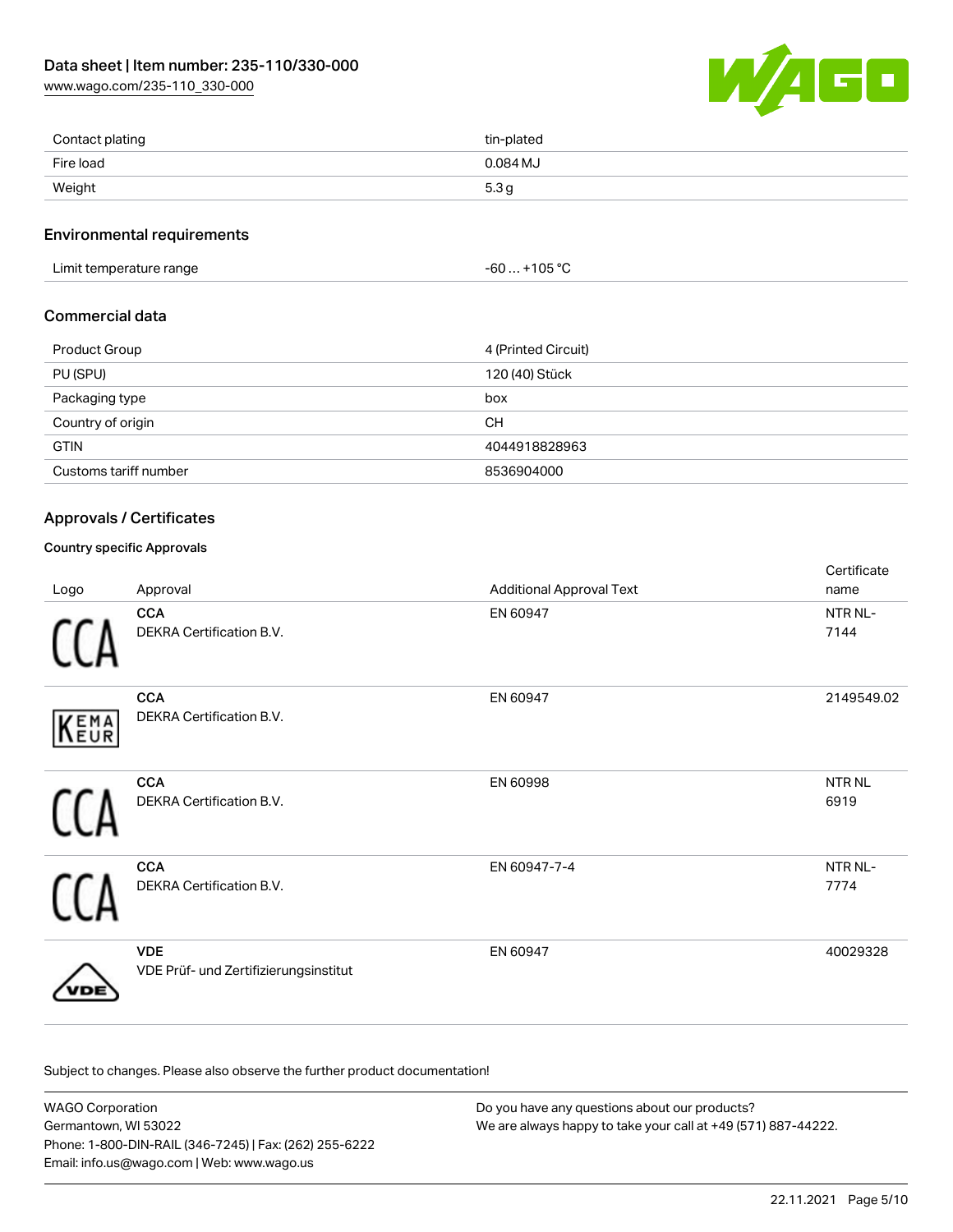

#### Ship Approvals

| Logo | Approval                                  | <b>Additional Approval Text</b> | Certificate<br>name               |
|------|-------------------------------------------|---------------------------------|-----------------------------------|
| ABS  | <b>ABS</b><br>American Bureau of Shipping |                                 | $19-$<br>HG1869876-<br><b>PDA</b> |
|      | DNV GL                                    | $\overline{\phantom{0}}$        | TAE000016Z                        |
|      | Det Norske Veritas, Germanischer Lloyd    |                                 |                                   |
|      |                                           |                                 |                                   |

#### Optional accessories

### Tools

| Operating tool  |                                                                                                                                                                                    |                      |
|-----------------|------------------------------------------------------------------------------------------------------------------------------------------------------------------------------------|----------------------|
|                 | Item no.: 210-657<br>Operating tool; Blade: 3.5 x 0.5 mm; with a partially insulated shaft; short; multicoloured                                                                   | www.wago.com/210-657 |
|                 | Item no.: 210-720<br>Operating tool; Blade: 3.5 x 0.5 mm; with a partially insulated shaft; multicoloured                                                                          | www.wago.com/210-720 |
| <b>Ferrules</b> |                                                                                                                                                                                    |                      |
| Ferrule         |                                                                                                                                                                                    |                      |
|                 | Item no.: 216-101<br>Ferrule; Sleeve for 0.5 mm <sup>2</sup> / AWG 22; uninsulated; electro-tin plated; silver-colored                                                             | www.wago.com/216-101 |
|                 | Item no.: 216-102<br>Ferrule; Sleeve for 0.75 mm <sup>2</sup> / AWG 20; uninsulated; electro-tin plated; silver-colored                                                            | www.wago.com/216-102 |
|                 | Item no.: 216-122<br>Ferrule; Sleeve for 0.75 mm <sup>2</sup> / AWG 20; uninsulated; electro-tin plated; silver-colored                                                            | www.wago.com/216-122 |
|                 | Item no.: 216-142<br>Ferrule; Sleeve for 0.75 mm <sup>2</sup> / 18 AWG; uninsulated; electro-tin plated; electrolytic copper; gastight<br>crimped; acc. to DIN 46228, Part 1/08.92 | www.wago.com/216-142 |
|                 | Item no.: 216-132<br>Ferrule; Sleeve for 0.34 mm <sup>2</sup> / AWG 24; uninsulated; electro-tin plated                                                                            | www.wago.com/216-132 |
|                 | Item no.: 216-121<br>Ferrule; Sleeve for 0.5 mm <sup>2</sup> / AWG 22; uninsulated; electro-tin plated; silver-colored                                                             | www.wago.com/216-121 |
|                 | Item no.: 216-131<br>Ferrule; Sleeve for 0.25 mm <sup>2</sup> / AWG 24; uninsulated; electro-tin plated; silver-colored                                                            | www.wago.com/216-131 |
|                 | Item no.: 216-141<br>Ferrule; Sleeve for 0.5 mm <sup>2</sup> / 20 AWG; uninsulated; electro-tin plated; electrolytic copper; gastight<br>crimped; acc. to DIN 46228, Part 1/08.92  | www.wago.com/216-141 |
|                 | Item no.: 216-152                                                                                                                                                                  |                      |

Subject to changes. Please also observe the further product documentation!

WAGO Corporation Germantown, WI 53022 Phone: 1-800-DIN-RAIL (346-7245) | Fax: (262) 255-6222 Email: info.us@wago.com | Web: www.wago.us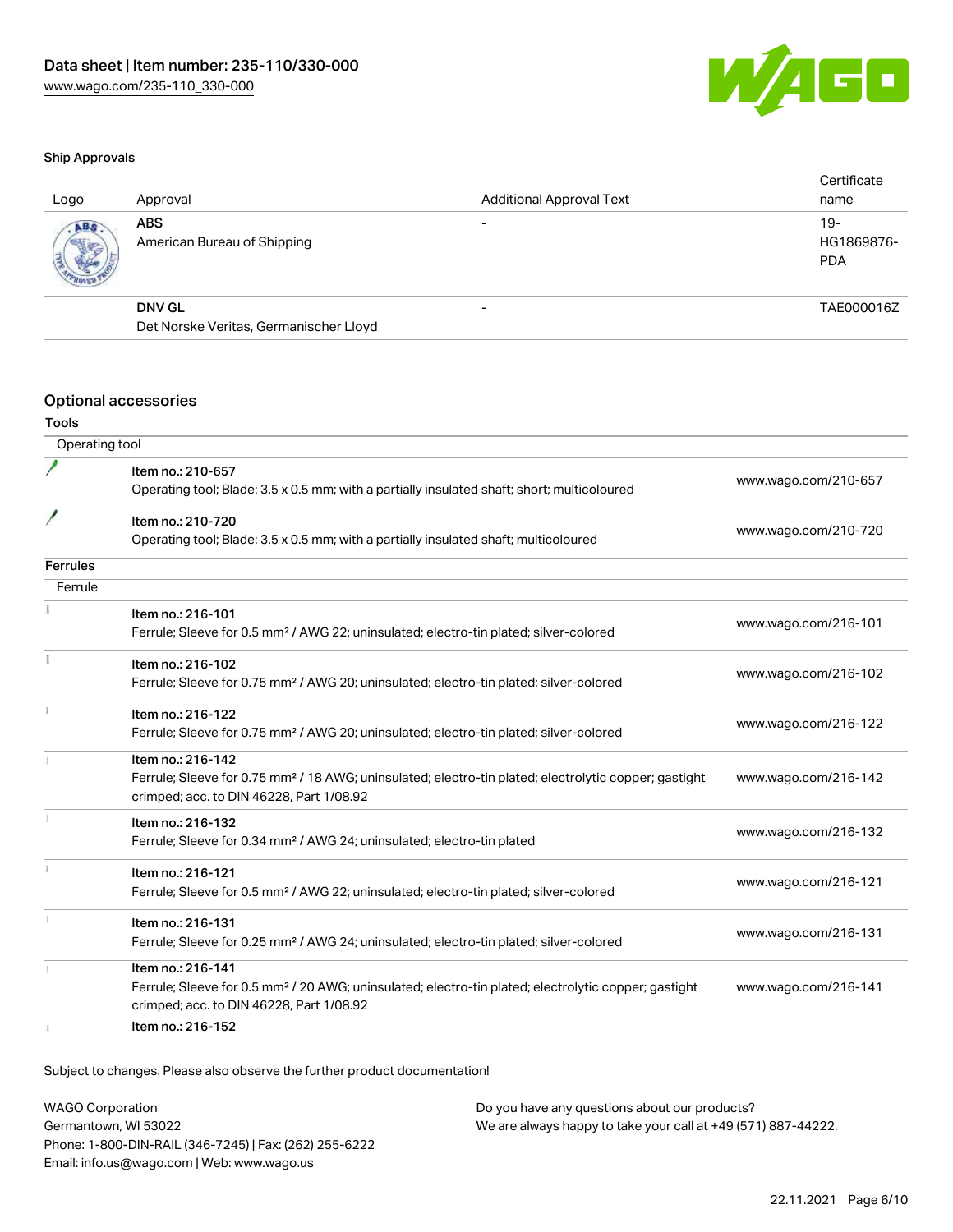

Ferrule; Sleeve for 0.34 mm² / AWG 24; uninsulated; electro-tin plated [www.wago.com/216-152](http://www.wago.com/216-152)

|               | Item no.: 216-202<br>Ferrule; Sleeve for 0.75 mm <sup>2</sup> / 18 AWG; insulated; electro-tin plated; gray                                                                            | www.wago.com/216-202             |
|---------------|----------------------------------------------------------------------------------------------------------------------------------------------------------------------------------------|----------------------------------|
|               | Item no.: 216-151<br>Ferrule; Sleeve for 0.25 mm <sup>2</sup> / AWG 24; uninsulated; electro-tin plated                                                                                | www.wago.com/216-151             |
|               | Item no.: 216-201<br>Ferrule; Sleeve for 0.5 mm <sup>2</sup> / 20 AWG; insulated; electro-tin plated; white                                                                            | www.wago.com/216-201             |
|               | Item no.: 216-241<br>Ferrule; Sleeve for 0.5 mm <sup>2</sup> / 20 AWG; insulated; electro-tin plated; electrolytic copper; gastight<br>crimped; acc. to DIN 46228, Part 4/09.90; white | www.wago.com/216-241             |
|               | Item no.: 216-242<br>Ferrule; Sleeve for 0.75 mm <sup>2</sup> / 18 AWG; insulated; electro-tin plated; electrolytic copper; gastight<br>crimped; acc. to DIN 46228, Part 4/09.90; gray | www.wago.com/216-242             |
|               | Item no.: 216-222<br>Ferrule; Sleeve for 0.75 mm <sup>2</sup> / 18 AWG; insulated; electro-tin plated; gray                                                                            | www.wago.com/216-222             |
|               | Item no.: 216-221<br>Ferrule; Sleeve for 0.5 mm <sup>2</sup> / 20 AWG; insulated; electro-tin plated; white                                                                            | www.wago.com/216-221             |
|               | Item no.: 216-262<br>Ferrule; Sleeve for 0.75 mm <sup>2</sup> / 18 AWG; insulated; electro-tin plated; electrolytic copper; gastight<br>crimped; acc. to DIN 46228, Part 4/09.90; gray | www.wago.com/216-262             |
|               | Item no.: 216-301<br>Ferrule; Sleeve for 0.25 mm <sup>2</sup> / AWG 24; insulated; electro-tin plated; yellow                                                                          | www.wago.com/216-301             |
|               | Item no.: 216-321<br>Ferrule; Sleeve for 0.25 mm <sup>2</sup> / AWG 24; insulated; electro-tin plated; yellow                                                                          | www.wago.com/216-321             |
|               | Item no.: 216-322<br>Ferrule; Sleeve for 0.34 mm <sup>2</sup> / 22 AWG; insulated; electro-tin plated; green                                                                           | www.wago.com/216-322             |
|               | Item no.: 216-302<br>Ferrule; Sleeve for 0.34 mm <sup>2</sup> / 22 AWG; insulated; electro-tin plated; light turquoise                                                                 | www.wago.com/216-302             |
|               | Marking accessories                                                                                                                                                                    |                                  |
| Marking strip |                                                                                                                                                                                        |                                  |
|               | Item no.: 210-332/381-202<br>Marking strips; as a DIN A4 sheet; MARKED; 1-16 (160x); Height of marker strip: 3 mm; Strip length 182<br>mm; Horizontal marking; Self-adhesive; white    | www.wago.com/210-332<br>/381-202 |
|               | Item no.: 210-332/381-206<br>Marking strips; as a DIN A4 sheet; MARKED; 33-48 (160x); Height of marker strip: 3 mm; Strip length<br>182 mm; Horizontal marking; Self-adhesive; white   | www.wago.com/210-332<br>/381-206 |
|               | Item no.: 210-332/381-205<br>Marking strips; as a DIN A4 sheet; MARKED; 1-32 (80x); Height of marker strip: 3 mm; Strip length 182                                                     | www.wago.com/210-332<br>/381-205 |

WAGO Corporation Germantown, WI 53022 Phone: 1-800-DIN-RAIL (346-7245) | Fax: (262) 255-6222 Email: info.us@wago.com | Web: www.wago.us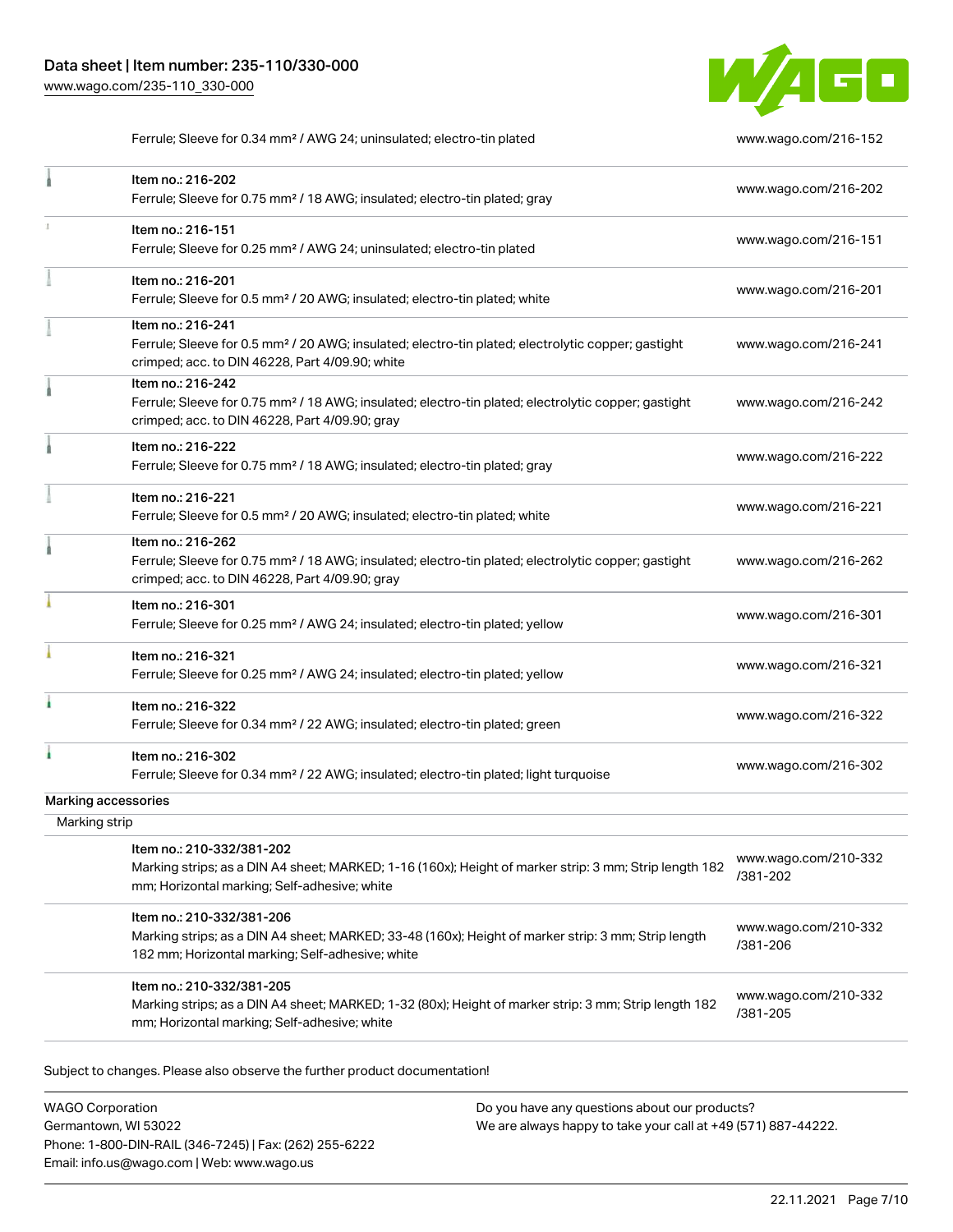

[www.wago.com/210-332](http://www.wago.com/210-332/381-204)

[/381-204](http://www.wago.com/210-332/381-204)

#### Item no.: 210-332/381-204

Marking strips; as a DIN A4 sheet; MARKED; 17-32 (160x); Height of marker strip: 3 mm; Strip length 182 mm; Horizontal marking; Self-adhesive; white

# Downloads

# Documentation

| <b>Additional Information</b> |            |          |          |
|-------------------------------|------------|----------|----------|
| Technical explanations        | 2019 Apr 3 | pdf      | Download |
|                               |            | 2.0 MB   |          |
|                               |            | pdf      | Download |
|                               |            | 125.0 kB |          |

#### CAD files

#### CAD data

| 2D/3D Models 235-110/330-000         | URL | Download |
|--------------------------------------|-----|----------|
| CAE data                             |     |          |
| EPLAN Data Portal 235-110/330-000    | URL | Download |
| EPLAN Data Portal 235-110/330-000    | URL | Download |
| ZUKEN Portal 235-110/330-000         | URL | Download |
| PCB Design                           |     |          |
| Symbol and Footprint 235-110/330-000 | URL | Download |

CAx data for your PCB design, consisting of "schematic symbols and PCB footprints", allow easy integration of the WAGO component into your development environment.

#### Supported formats:

- $\blacksquare$ Accel EDA 14 & 15
- $\blacksquare$ Altium 6 to current version
- $\blacksquare$ Cadence Allegro
- $\blacksquare$ **DesignSpark**
- $\blacksquare$ Eagle Libraries
- $\blacksquare$ KiCad
- $\blacksquare$ Mentor Graphics BoardStation
- $\blacksquare$ Mentor Graphics Design Architect

Subject to changes. Please also observe the further product documentation!

WAGO Corporation Germantown, WI 53022 Phone: 1-800-DIN-RAIL (346-7245) | Fax: (262) 255-6222 Email: info.us@wago.com | Web: www.wago.us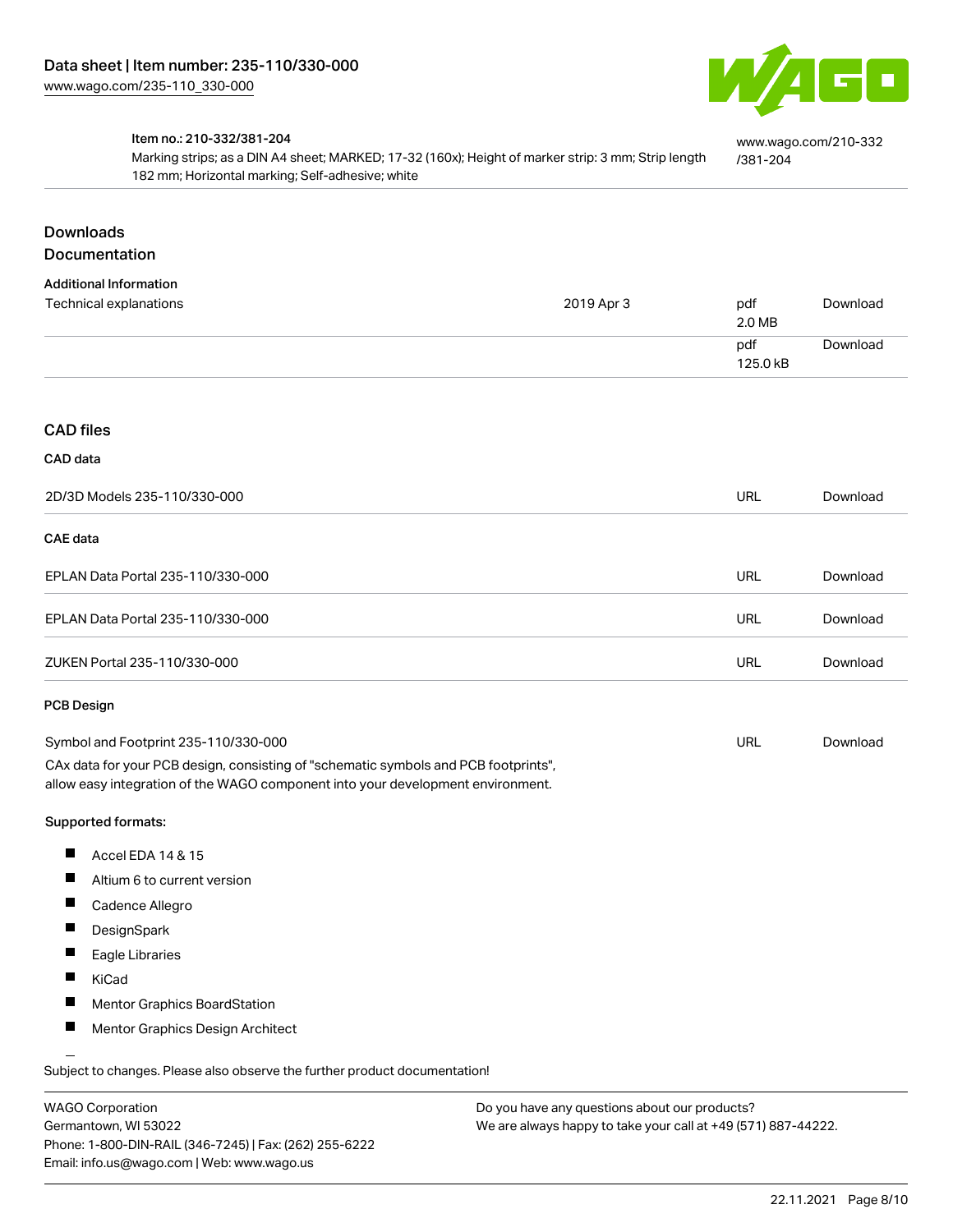

- $\blacksquare$ Mentor Graphics Design Expedition 99 and 2000
- $\blacksquare$ OrCAD 9.X PCB and Capture
- $\blacksquare$ PADS PowerPCB 3, 3.5, 4.X, and 5.X
- $\blacksquare$ PADS PowerPCB and PowerLogic 3.0
- П PCAD 2000, 2001, 2002, 2004, and 2006
- П Pulsonix 8.5 or newer
- $\blacksquare$ STL
- $\blacksquare$ 3D STEP
- $\blacksquare$ TARGET 3001!
- $\blacksquare$ View Logic ViewDraw
- $\blacksquare$ Quadcept
- П Zuken CadStar 3 and 4
- $\blacksquare$ Zuken CR-5000 and CR-8000

PCB Component Libraries (EDA), PCB CAD Library Ultra Librarian

#### Environmental Product Compliance

#### Compliance Search

Environmental Product Compliance 235-110/330-000 PCB terminal block; 1.5 mm<sup>2</sup>; Pin spacing 3.81 mm; 10-pole; PUSH WIRE®; 1,50 mm<sup>2</sup>; orange URL [Download](https://www.wago.com/global/d/ComplianceLinkMediaContainer_235-110_330-000)

#### Installation Notes



Inserting a solid conductor via push-in termination.

#### Conductor removal

Subject to changes. Please also observe the further product documentation!

WAGO Corporation Germantown, WI 53022 Phone: 1-800-DIN-RAIL (346-7245) | Fax: (262) 255-6222 Email: info.us@wago.com | Web: www.wago.us